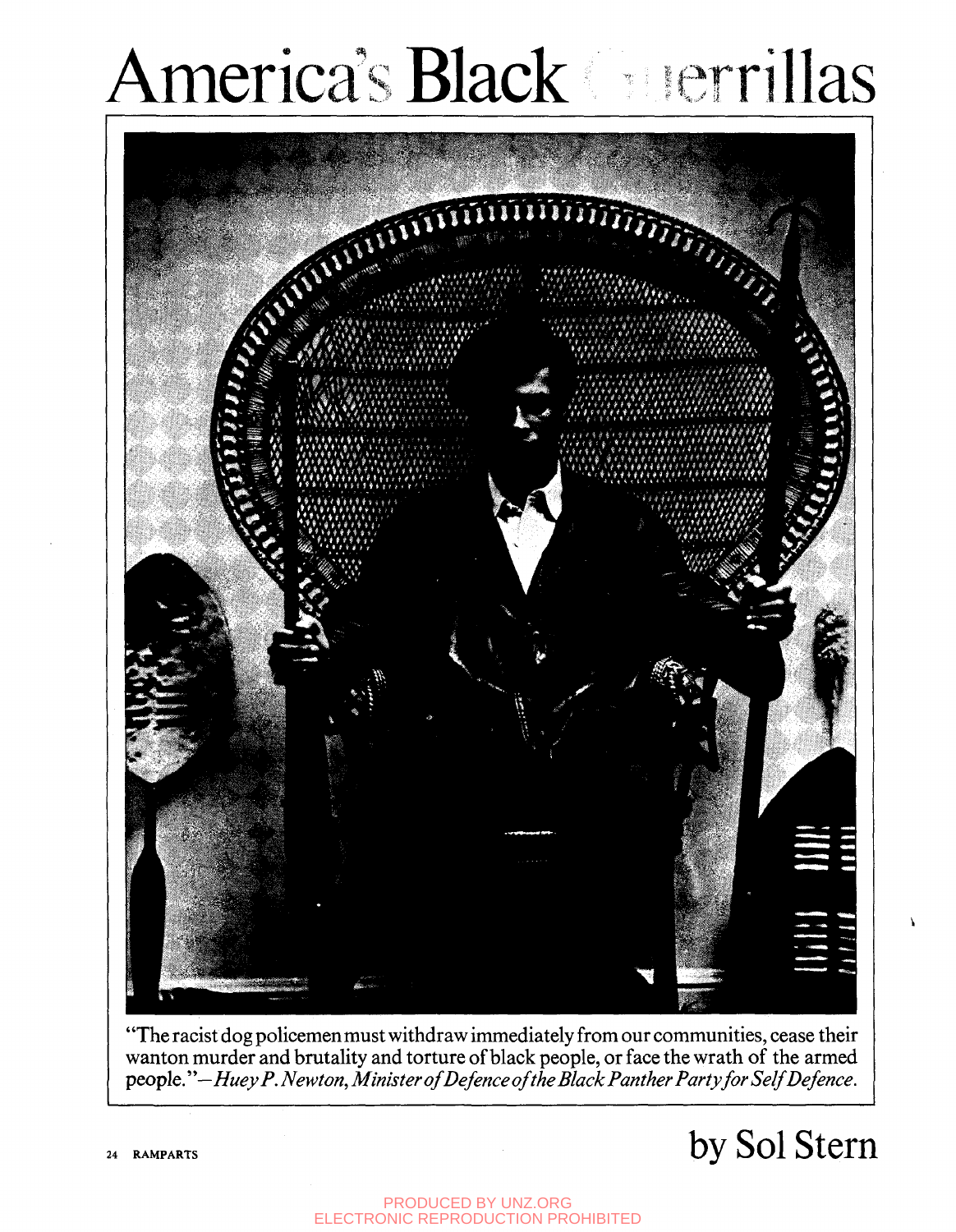"We are already at war... The racist dog police must withdraw from the black community...."

### The speaker was Huey P. Newton, the 25-year-old leader of the Black Panthers of California. It was two months ago, before Newark and Detroit, before the Black Revolution in this country had taken its latest and most fateful turn into urban guerrilla warfare.

I thought about those words two months later as I watched the Battle of Detroit on television. All the talk about guerrilla warfare which had seemed so unreal became vivid as I watched tanks and armored cars move through the streets of Detroit, rattling their machine-guns against tenement buildings. It was like some phantasmagorical historical dream in which an American city was reenacting the Warsaw Ghetto 1943, Budapest 1956, Santo Domingo 1965. If such an analogy is objectively inappropriate, if the National Guard and paratroopers were not the Wehrmacht or the Red Army, the important fact, the fact that most whites fail to perceive, is that the cops were considered a foreign occupying army by the black men who were willing to pit their rifles against tanks. The snipers thus turned themselves in the eyes of many of their black comrades into "freedom fighters."

If Newark and Detroit did nothing else, they at least forced a more accurate vocabulary upon the press and public officials. What had merely been "riots" in Harlem and Watts, what had been traditionally analyzed as primitive reactions to heat and frustration, was now in Detroit clearly recognizable as an uprising with revolutionary overtones. (Governor Hughes of New Jersey set the precedent by referring to Newark as an "insurrection." A newspaperman in Newark told me that the real explanation for the governor's enlightenment lies in the fact that the Prudential Insurance Company is Newark's biggest industry, and the insurance companies are off the hook for liabilities if the damage is caused by an insurrection.)

Still, much nonsense was written by way of explanation of the insurrections; a new, crude version of economic determinism takes the place of the vaguer explanations of "heat" and "frustration." Negroes riot, the press and the urban sociologists now almost unanimously agree, because they lack housing or education or jobs. Thus a new riot prevention mystique grows, abetted even by "moderate" civil rights leaders, which suggests that a little more poverty money spent, a police review board, better schools, an extra swimming pool, will have a direct effect on the propensity to loot and snipe in the ghetto. It is a dangerous liberal myth, not because it is not well-intentioned, but because it is already outdated and ignores the real, new factor in the Black Revolution—the black urban guerrilla.

'The black guerrilla will not come down off his sniper's perch or stop making molotov cocktails because of a little more welfare money in the ghetto, since he has probably already rejected a job with the poverty program—or perhaps he *has*  a job with the poverty program by day and still wants to burn down City Hall by night. His hatred of the system will not be affected by a better school in the ghetto, since he has probably been through the best schools and rejected their values.)He takes part in insurrections in Detroit and Newark not because of a sudden incident that sets off a smoldering frustration. but because he has long-range plans to disrupt and wreak havoc on the system that he feels produced the ghetto in this country and oppression all over the world—even if those plans mean the loss of his life. He is like Samson among the Philistines, bound and alone among many, but hopefully strong enough to pull the whole house down.

The secret and anonymous interview with some of the Newark snipers published in Life magazine shows that they are middle class young men who organized themselves after doing civil rights work in Mississippi in 1965. One of them was reported to be a law student in an eastern university. Perhaps there was a bit of Life hyperbole hidden in the interview, but it had the ring of authenticity. For it is not the poorest, least-educated blacks, but a better-educated, indeed almost middle class, radical black intelligentsia that forms the vanguard of America's black guerrillas.

The Life interview was couched in familiar language. I had first heard this vernacular from the Black Panthers in the relaxed atmosphere of a San Francisco living room. The Panthers, a group of armed Negroes who make their home in the San Francisco Bay Area, consider themselves a political party, and their official name is the Black Panther Party for Self Defence. They first made local headlines when they appeared in public, in groups of about 20, armed with loaded shotguns and pistols, escorting the widow of Malcolm X around the city. Local cops were dumbfounded to discover that there was no law which prohibited the Panthers from carrying loaded weapons so long as they were unconcealed, a legal fact which the Panthers had carefully researched and briefed themselves on. That situation produced some dramatic confrontations between the cops and the Panthers, like one scene I witnessed: A cop approached a Panther and asked him to hand over his gun. The Panther asked, "Am I under arrest?" The cop answered, "No." The Panther replied, "Then get your . . . hands off my gun."

T WAS A DANGEROUS ACT OF BRAVADO, but it typified the embattled mentality of the new black guerrillas. Behind it was a deadly serious purpose. The Panthers' public display of guns had both a real and a symbolic meaning —re T WAS A DANGEROUS ACT OF BRAVADO, but it typified the embattled mentality of the new black guerrillas. Behind it was a deadly serious purpose. The Panthers' public display of guns had both a real and a symbolic meaning eventually against the power structure, yet symbolic because of the political effect on the black community of a few blacks openly carrying guns.

"Ninety per cent of the reason we carried guns in the first place," says Panther leader Huey P. Newton, "was educational. We set the example. We made black people aware that they have the right to carry guns."

Newton and his co-leader, 30-year-old Bobby Seale, quietly tried to explain to me why the black people have to have guns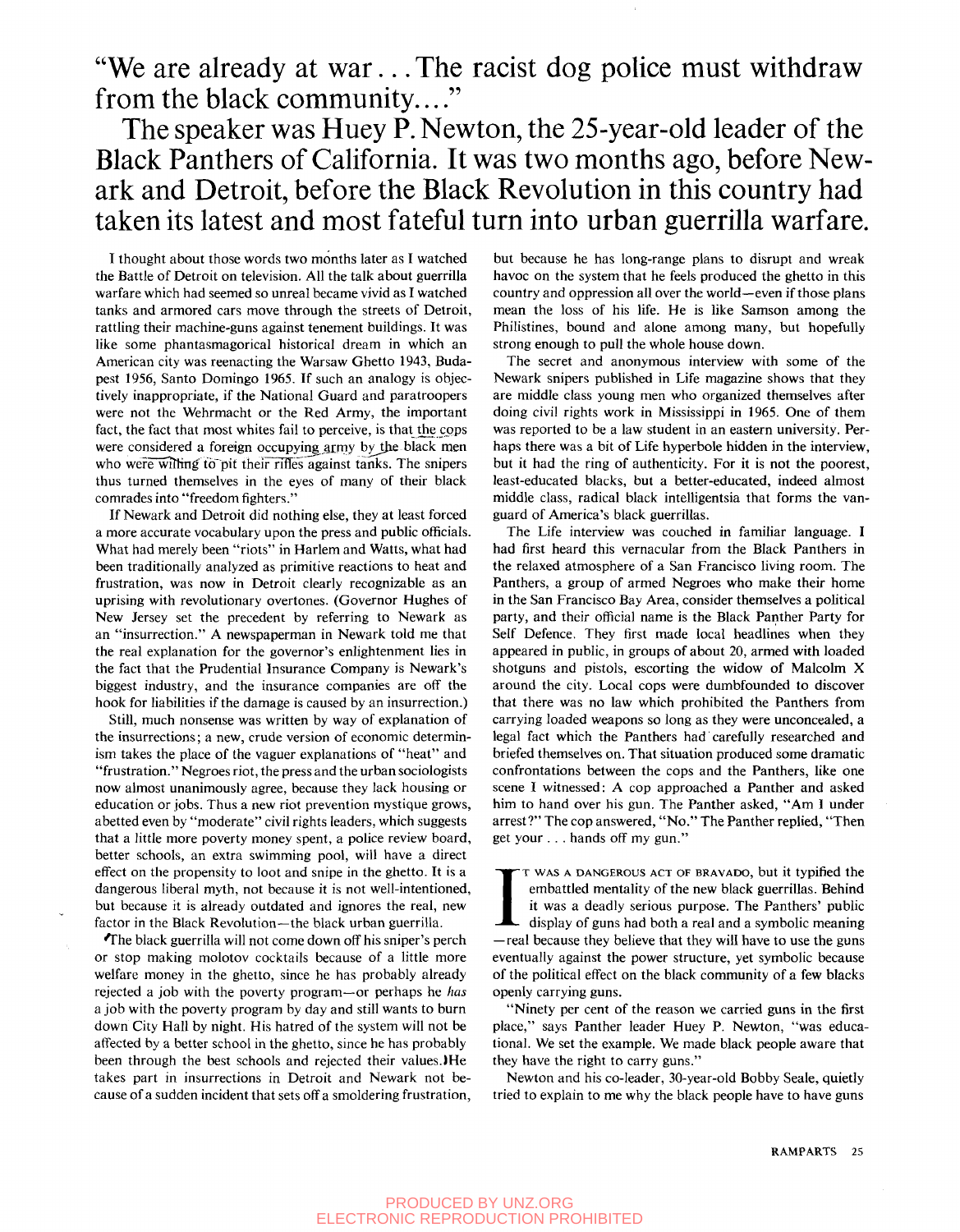and what they must do with them. They see the United States as the center of an imperialist system which suppresses the world-wide revolution of colored people, of which American Negroes are only one part. But, says Huey Newton, "We can stop the machinery. We can stop the imperialists from using it against black people all over the world. We are in a strategic position in this country, and we won't be the only group rebelling against the oppressor here."

The Panthers are only a small cadre in the Negro community. Their membership figures are hard to come by. When you ask them, they answer by quoting Malcolm  $X:$  "Those who know don't say and those who say don't know." Nevertheless, it has not affected their revolutionary fervor or their confidence. Theirs is a vision of an American apocalypse in which all of the blacks are forced to unite for survival against the white oppressors. Huey Newton puts it this way: "At the height of the resistance they are going to be slaughtering black people indiscriminately. We are sure that at that time Martin Luther King will be a member of the Black Panthers through necessity. He and others like him will have to band together with us just to save themselves."

There has always been something of the rhetoric of Armageddon among Negro militants, but it has never had such a serious ring. Once it was more a matter of literary allusion and wish-fulfillment of revenge, as in the plays of LeRoi Jones or the essays of James Baldwin. But Detroit has made it suddenly a very real business.

In Detroit on the Tuesday night of the outbreak, the most modern symbol of counter-insurgency, the helicopter, went into action. The Pentagon sent in 25 Army choppers to assist the soldiers in ferreting out the guerrillas from the tangled jungle of tenement buildings. One resident of the ghetto said, "They came flying in low just over the rooftops, shining their big searchlights up and down the building. Once I saw one of them open fire. A soldier riding in front used an automatic weapon—he was firing at one of the rooftops."

But the guerrillas, according to reporters on the scene, struck back like Viet Cong by "laying siege to four separate police and fire stations." The only thing missing in the script were the satchel charges.

Detroit was a revolutionary battlefront. It was treated by the authorities not like a mere outbreak of criminal lawlessness, answerable by measured justice, but like a revolution that had to be suppressed by anti-population measures. Days after the fighting had ceased, 5000 men, women and children languished in Michigan's overcrowded jails. The injured never had their wounds treated. No one had been released on his own recognizance. Bail was set at an average of \$5000. Even when it was possible for families and friends to raise the money to release a prisoner, they usually could not find him, for there was no central record of where each prisoner was being kept.

There is something of Detroit in the street corner rallies held by the Black Panthers in the black communities of the Bay Area. At these rallies small groups of young bloods gather to hear Bobby Seale and Newton tell them how, when the time comes, they can 'take care of business" in groups of threes and fours. The "business" they are talking about is "executing white racisi cops'or dropping molotov cocktails into strategic industrial installations. It is all suddenly very real and serious when you ask Huey Newton, who looks younger than his 25 years, why they talk of killing a couple of cops, and he tells you confidently that when the time comes, it won't be just the killing of a couple of cops but part of a whole nationally coordinated effort aimed at the entire "white occupying army." And it is, finally, very serious when you ask him what he thinks will happen to him and he answers, "I am going to be killed."

WHERE DO THEY COME FROM, these articulate and well-educated young men who have become black Kamikazes? And why have they become revolutionaries in the most unlikely place for revolution in the world? Huey Newton graduated HERE DO THEY COME FROM, these articulate and well-educated young men who have become black Kamikazes? And why have they become revolutionaries in the most unlikely place for excellent and integrated Berkeley High School, went to a twoyear college, eventually spent a year in law school. Stokely Carmichael went to Bronx Science High School, probably the best prep-school for success in the U.S. Somewhere in the recent history of the country they, along with countless other young black men, decided that it was no use trying to liberate their people by appealing to the good sense and conscience of their white neighbors; instead, they became convinced that their freedom could only be wrested through force and turmoil.

It is all somehow summed up by the answer Stokely Carmichael gave at a conference in London to the young hippies who asked him how they could help the Black Revolution. His sardonic answer was, "Well, I'll tell you what, when the police come into the ghettos to shoot us down in the streets, you can help us fight the police by throwing flowers at them."

Perhaps back in the early days of the movement Carmichael did believe in the power of flowers. If he now stands in Havana, surrounded by the veterans of the international revolution, publicly welcoming the emergence of guerrilla warfare in the United States, it is neither because he has been subverted by Peking propaganda or because he has flipped his lid. He has simply come to believe that America can only be regenerated as part of a world revolutionary process.

T IS EASY TO BEMOAN the change in Carmichael and SNCC, as many liberals have been doing lately, and nostalgically recall the days when SNCC and the civil rights movement seemed to be a community of love. But one must remem T IS EASY TO BEMOAN the change in Carmichael and SNCC, as many liberals have been doing lately, and nostalgically recall the days when SNCC and the civil rights movement seemed to be a community of love. But one must of careful, often anguished, deliberation by intelligent and dedicated young men and women who had tested their ideas in the crucibles of Southern and Northern jails.

In an exclusive interview with a Ramparts reporter recently. Rap Brown mused about the changing mood in SNCC. "That whole nonviolence thing was nothing but a preparation for genocide," he said. "At one point, not so long ago, the man could have sent a message to black people, saying meet me at such and such a concentration camp, and black people would have been there—on time!"

Asked about SNCC's attitude toward the rebellions, Brown answered that he was satisfied that they "were becoming more sophisticated on their own." He mentioned with pleasure the fact that in Tampa, for example, the police could not contain the actions in the ghetto area and that sniper fire against police was on the increase. He said this trend would continue, putting it, simply, that "people in the black community are coming to accept that tactic [guerrilla warfare], and as counterrevolutionary violence escalates against black people, revolutionary violence will rise to meet it."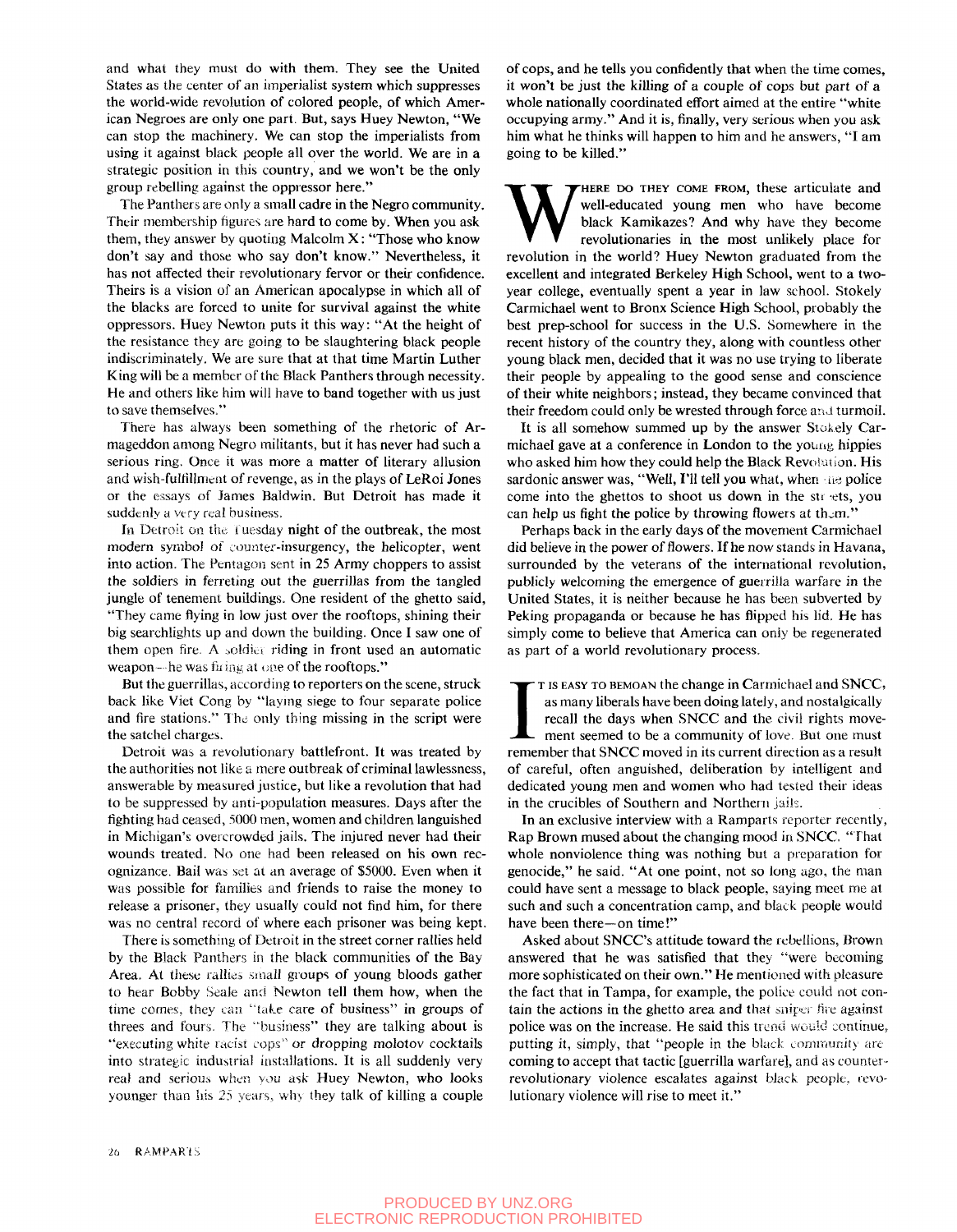On second thought. Brown said, "The trouble with black folks is that they wanna loot—they don't want to shoot! [But that was before Detroit.] But black folks are not looting—they have a right to everything they take . . . this country has looted everything it has, beginning with black people."

Asked what exactly SNCC did when a rebellion broke out. Brown replied, "We do then what we always do—help the people get organized, tell them how to get the most out of it. We tell them they got the man by the balls, now the thing is to get the most out of it. You see how they got the hunkies promising them jobs now."

The turning point for Brown, as with so many others of his generation in SNCC, the point at which they began to understand that the system wasn't worth integrating into, came at the 1964 Democratic National Convention—when the Convention refused to seat the delegation from the Mississippi Freedom Democratic Party. Brown recalled this bitterly and was particularly vituperous about the hatchet job performed on the MFDP by Hubert Humphrey.

And so SNCC and Rap Brown have left the comfortable traditions of loyal opposition and gone their own way. They have moved toward an exclusive concern with black people. Ihey are not racists, only pro-black, and very pessimistic about what they see coming out of the white community. "The only encouraging thing that has happened with white people," said Brown, "is when those white people in Los Angeles got beat up by the cops and started hollering about police brutality hell, we told them that years ago, but they had to get their heads whipped before they could see it." The only other encouraging thing in the white community, he said chuckling, is that Lurleen Wallace has cancer.

It is not their own aberration but society's that this generation of young Negroes, who came to maturity in an organization founded on the principles of Ghandi, have come out sounding like Robert Williams. Williams is the American Negro who has lived as a political exile for the last half dozen yearsfirst in Cuba, then in China—where he directed messages via a newsletter to American Negroes urging them to take up armed guerrilla warfare in the cities. In the late 1950's, Williams had been president of the Monroe, North Carolina, branch of the NA ACP. He set off a furor in the national civil rights movement and turned himself into a pariah by suggesting that Negroes shoot back when armed bands of white rednecks start shooting up the Negro section of town. That was just a short time ago; black America has lived through much since the simple proposal of armed self-defense could provoke so much tumult.

TODAY BANDS OF YOUNG NEGROES around the country<br>are preparing themselves for guerrilla warfare in the<br>cities. The theory is chillingly simple. The ghetto is a<br>vast sea in which the guerrilla can swim. He can ven-<br>ture fort ODAY BANDS OF YOUNG NEGROES around the country are preparing themselves for guerrilla warfare in the cities. The theory is chillingly simple. The ghetto is a vast sea in which the guerrilla can swim. He can venhidden in the ghetto, he can hold down a whole company of infantry and then disappear into the crowded city. The guerrilla knows that he can never hope to overturn the government by such tactics, but his perspective is a world-wide one. America, the suppressor of world revolution, becomes overextended. Every soldier that must be garrisoned at home to keep the lid on the ghetto is one less that can be sent overseas  $t_{\theta}$  suppress another colored revolution. As the pressure on

America mounts, it must either come to terms with the revolution both overseas and at home or turn itself into a fascist garrison state and thus at least show the world its true color.

Whether or not the guerrilla warfare in Detroit was actively planned beforehand, the results of that warfare must have confirmed many a black revolutionary's belief in the potential of such tactics. He could not fail to have noticed the symbolic fact that two brigades of the 101st Airborne had to be dispatched to Detroit. The 101st third brigade was off in Vietnam fighting the Viet Cong. All together over 10,000 troops, plus 2000 police officers, were tied up by the four-day incident. At one point, over 140 square blocks of die city were under the complete control of the rioters and snipers. The police and the National Guardsmen had been completely routed, and only when they came back with tanks and .50 caliber machine-guns blazing were they able to reestablish control. And yet there were probably never more than a handful *of* snipers,

The spirit of Detroit is the spirit of the Black Panthers, of Rap Brown, of Stokely Carmichae! - not because they participated in the Detroit revolution or planned it, or even knew about it, but because there is a new revolutionary consensus among militant blacks that is producing guerrilla fighters. It is wild and suicidal and romantic and very irrational. It is the spirit of revolution, and since America has shown very little capacity for understanding or coping with the forces of revolution abroad, it is unlikely that it will show much understanding of the new revolutionary spirit at home. When Ronald Reagan called the guerrillas of Detroit "rnad dogs" he was at least reacting honestly--expressing a sentiment that was shared by the average white American. One deals with "mad dogs" by shooting them down quickly and peremptorily and America will be tempted to do just that with the blacks, thus sparing itself the necessity of trying to find out *why* young men become guerrillas in the most "successful" country in the world. When a few more jobs are created, and a few swimming pools built in the ghettos and the rebellion does not cease, Americans will be even more furious at the "mad dogs."

America will also be tempted to find scapegoats. Last year it was Stokely Carmichael. This year it is Rap Brown. Next year it may well be Mao Tse-tung. Some enterprising newspaperman or congressman with lielp *from* J. Edgar Hoover will probably discover that some of the captured guerrillas have been reading Mao or once belonged to a political group that defended the Chinese Revolution.

But then America will be deceiving itself further. If Rap Brown is jailed, SNCC will find another leader who will sound the same tones, not because he will have taken his cue from some foreign ideology, but because he has gone through an American experience and come out of it a revolutionary. The black guerrillas have become convinced that it is impossible to achieve decent human values within this system and that it must therefore be overthrown. If America in its arrogance refuses to confront this elemental fact, then the revolutionaries will have had the last laugh. For if it merely tries to purge itself of what it considers a foreign element in its midst, America will have lost its last chance to understand the horrors of ghetto life that produce black revolutionaries. And it is that failure of understanding which produces the Detroits in the first place.